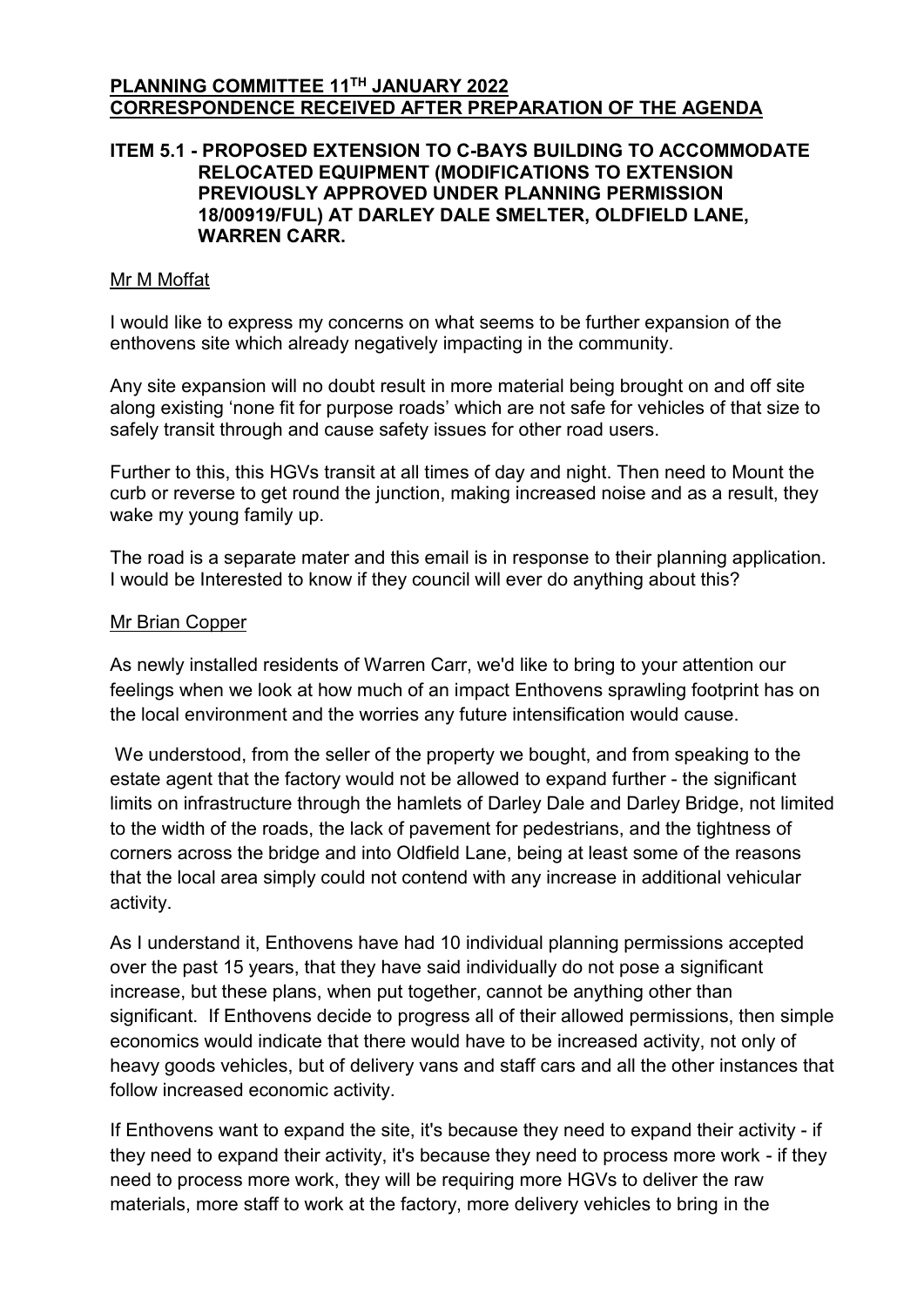required materials, more waste disposal vehicles to remove the detritus etc. This is a simple fact of growth. It will be unavoidable to increase the level of vehicular activity.

I walk my dogs down the road past the factory in order to access the local area, and on some days, there have been 15 HGVs parked outside. They have blocked both sides of Oldfield Lane and as a single vulnerable human it can be very intimidating walking down a road when 2, 3 or more trucks are bearing down on you with nowhere to go to avoid them. In order to save ourselves from this stress, we often walk upwards towards Stanton Moor and it's from there, especially at this time of year, that you can see the blot on the landscape the factory is - with no leaves on the trees, the sight that dominates is the factory. The recent felling of the surrounding tress is only going to make the view worse into Spring and Summer.

This is such an incredibly beautiful part of the world, one that has drawn us from the sprawling metropolis of Manchester, with it's pollution and noise and huge traffic levels. Please don't let a domino effect of planning application approvals destroy any more of the surrounding area.

## Mr G Ward

He makes a request that the Local Planning Authority (LPA) uses the powers available to it to investigate the scale of the intensification they argue has taken place at the Enthoven site over several years which may amount to a change of use. Specifically, that the Council serve a Planning Contravention Notice alleging such material change of use.

He requests that the following be taken into account:-

- 1. Material change of use by intensification
- 2. The production capacity at the site.
- 3. Is there evidence of a staging of development, contrary to planning law?
- 4. Development history since 2003.

The Appeal Court Judgement Hertfordshire County Council v Secretary of State for Communities and Local Government is cited. In this case the throughput had almost doubled and the judgement that the material change of use fell to be considered by reference to character of the use of the land with mere intensification on its own not constituting a material change of use. This

## **RESPONSE:**

The premises has an established general industrial use (Use Class B2) which can operate without restriction in planning / land use terms. The EA regulate the site under the Environmental Permitting Regulations 2016. The permit is a prescriptive document which is site specific and covers all aspects of likely polluting emissions from the site be that noise, air, water or land related. The application on the agenda for committee relates to a change to a building previously granted permission in 2018. Following deferral of the item at previous planning committee meetings the Local Planning Authority has sought information from the applicant which has confirmed that the amount of material that is 'processed' on site (annual incoming tonnage) has not substantially changed for some 10+ years nor has the nature of the activity undertaken changed to the extent that a breach of planning control can been alleged to warrant the serving of a PCN.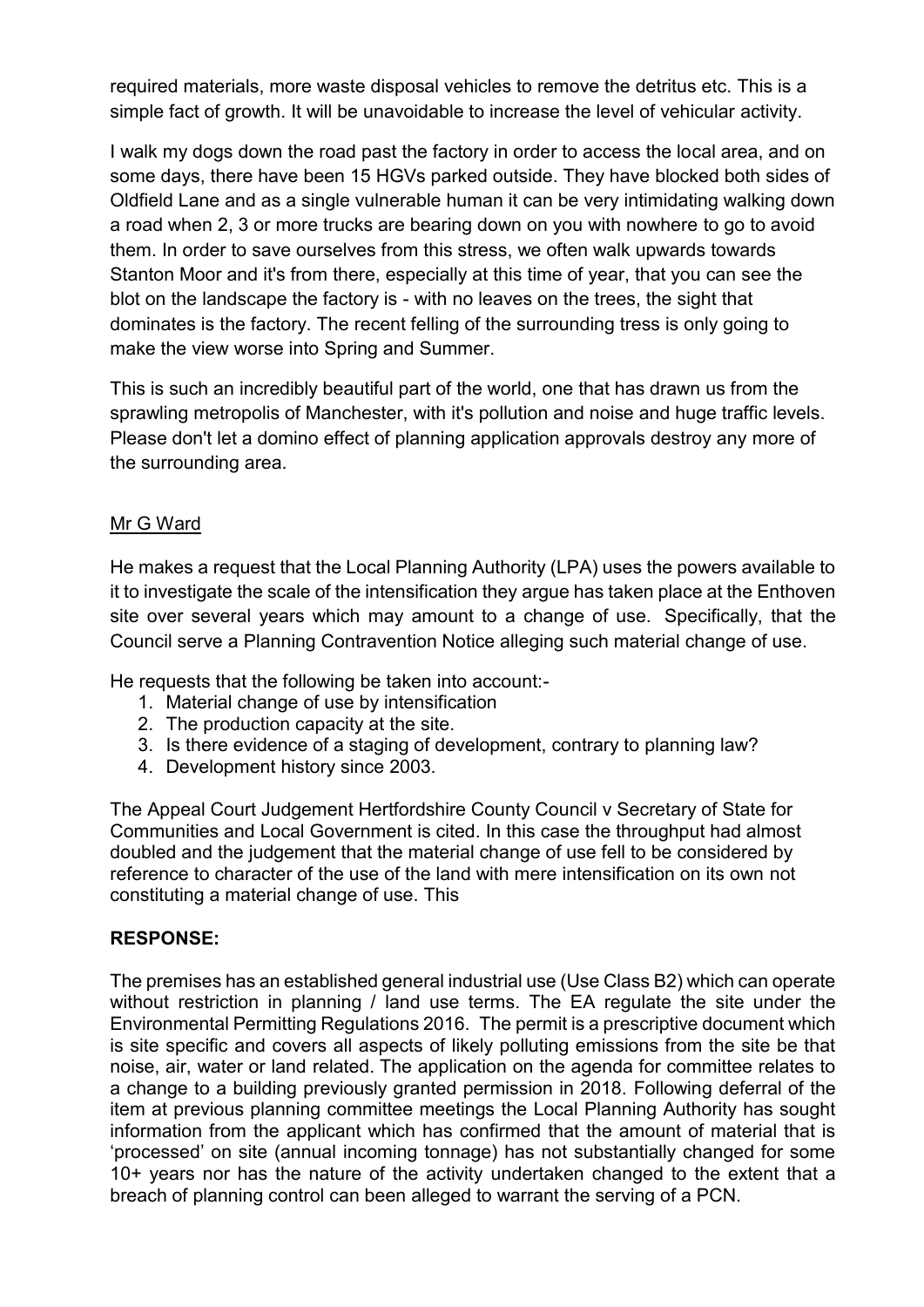# **ITEM 5.3 -PROPOSED DEMOLITION OF EXISTING BUILDINGS AND ERECTION OF A CARE HOME (USE CLASS C2) WITH ASSOCIATED PARKING, ACCESS AND LANDSCAPING AT LEYS FARM, WYASTON ROAD, ASHBOURNE**

Derbyshire Wildlife Trust have responded on the revised information in relation to the bat mitigation and revised landscaping plan. They questioned why the bat loft dimensions did not comply with the minimum required.

The information provided in the revised Landscape Masterplan is sufficient and removes the requirement for an Ecological Enhancement condition. Regarding Biodiversity Net Gain requirements, we note the email correspondence between Gillings Planning and the LPA and have nothing further to add.

Additional conditions below are recommended.

## Bat Mitigation and Licensing

29. The demolition of Buildings 3,4, 6 and 7 shall not take place until a European Protected Species licence has been obtained from Natural England, plus all additional survey work considered necessary to inform the licence application has been undertaken. Upon receipt of a licence from Natural England, works shall proceed strictly in accordance with the approved mitigation, which should be based on the proposed measures outlined in the Bat Activity Survey report (Elite Ecology, 2020) and amended as necessary based on the results of the additional surveys and any correspondence from Natural England. Such approved mitigation will be implemented in full in accordance with a timetable of works included within the licence and followed thereafter. A copy of the licence will be submitted to the LPA once granted, along with a copy of the results of any monitoring works.

## Lighting Plan - amendment to condition 27

Prior to the installation of lighting fixtures, a detailed lighting strategy shall be submitted to and approved in writing by the LPA to safeguard the new bat roosting features on site, including the bat loft access points, bat tiles and tree-mounted bat boxes. The Plan shall provide details of the chosen luminaires, their locations and any mitigating features such as dimmers, PIR sensors and timers. Dependent on the scale of proposed lighting, a lux contour plan may be required to demonstrate acceptable levels of lightspill to the aforementioned bat roosting features.Guidelines can be found in Guidance Note 08/18 - Bats and Artificial Lighting in the UK (BCT and ILP, 2018). Such approved measures will be implemented in full.

## Nesting bird best practice

30. No stripping, demolition works or vegetation clearance shall take place between 1st March and 31st August inclusive, unless preceded by a nesting bird survey undertaken by a competent ecologist. If nesting birds are present, an appropriate exclusion zone will be implemented and monitored until the chicks have fledged. No works shall be undertaken within exclusion zones whilst nesting birds are present.